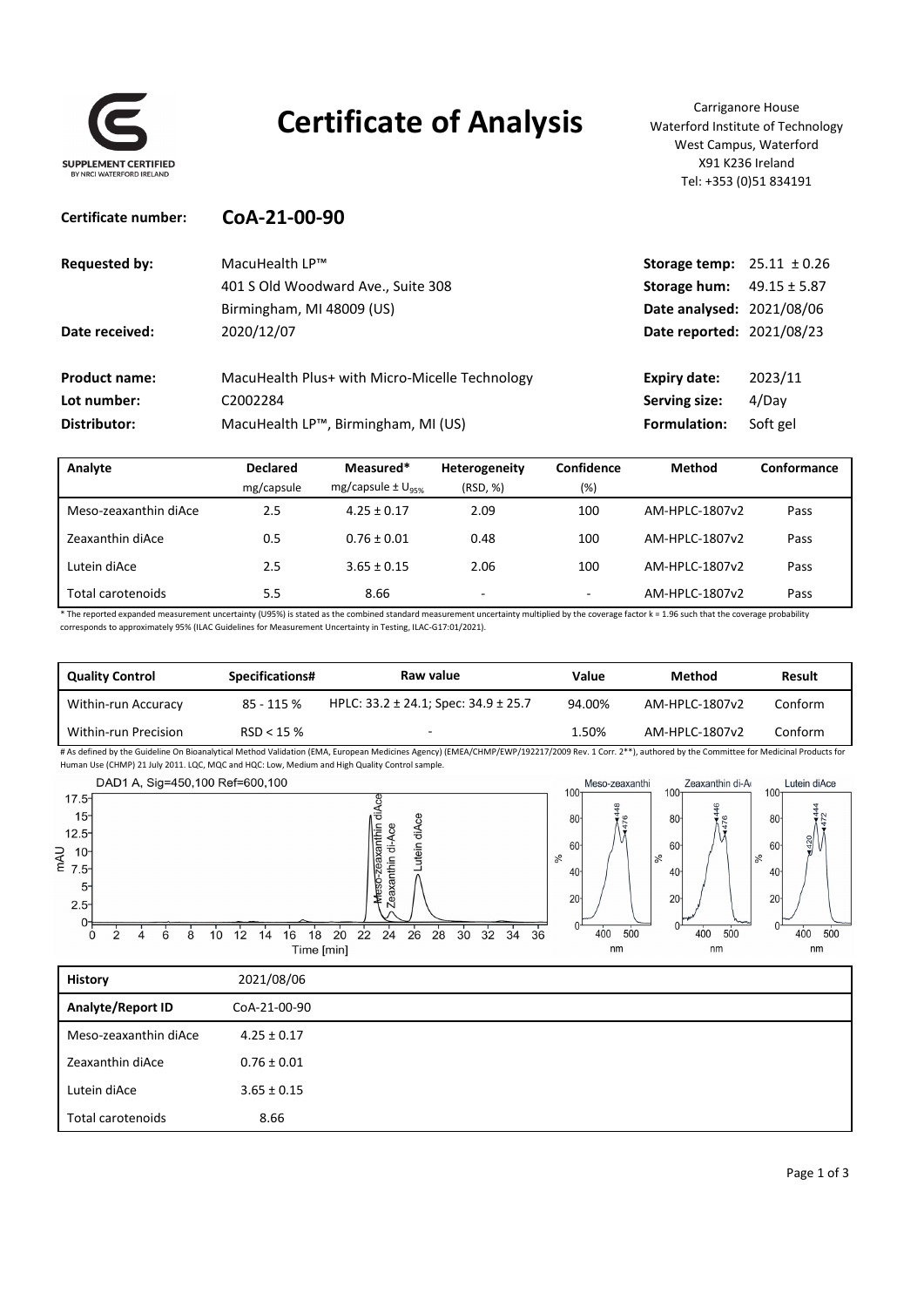

#### **Product pictures**



#### **Comments**

-This product complies with label claim and heterogeneity based on Supplement Certified criteria for Meso-zeaxanthin -This product complies with label claim and heterogeneity based on Supplement Certified criteria for Zeaxanthin -This product complies with label claim and heterogeneity based on Supplement Certified criteria for Lutein

Conclusion: This product complies with Supplement Certified analysis criteria for label claim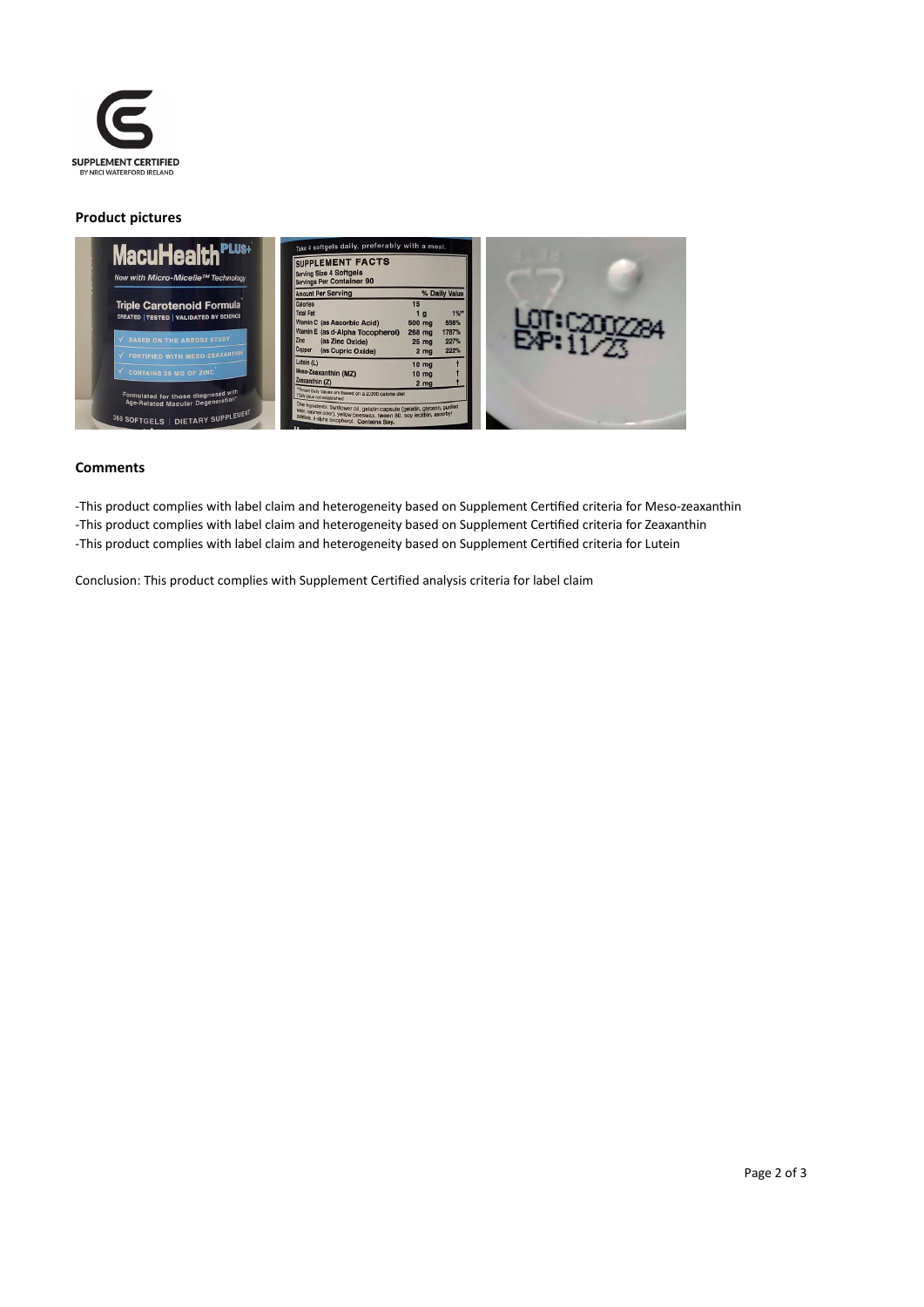

**Supplement Certified criteria:** Supplement Certified, performed by the Nutrition Research Centre Ireland, means that the supplement product analysed has undergone independent 3rd party analysis to confirm that each active ingredient (carotenoid and/or omega‐3 fatty acid) present in the dietary supplement matches 100% of quantity label claim, excluding expanded uncertainty of 95% (U95%). Also, heterogeneity of each measurand must be below 10% (relative standard deviation, RSD).

**Disclaimers and Terms:** The testing results in this certificate relate only to the samples described above. Unless otherwise stated, all results are expressed on an as received basis. This report shall not be altered, modified, supplemented or abstracted in any manner. Any violation of these conditions renders the report and its results void.

#### **Analysis performed by: Tommy Power Approved by: Dr Alfonso Prado‐Cabrero**

# $\frac{1}{\text{Common} \times \text{Power}}$  Power (Aug 23, 2021 13:58 GMT+1)  $\frac{1}{\text{Common} \times \text{Power}}$  (Aug 23, 2021 13:56 GMT+1)